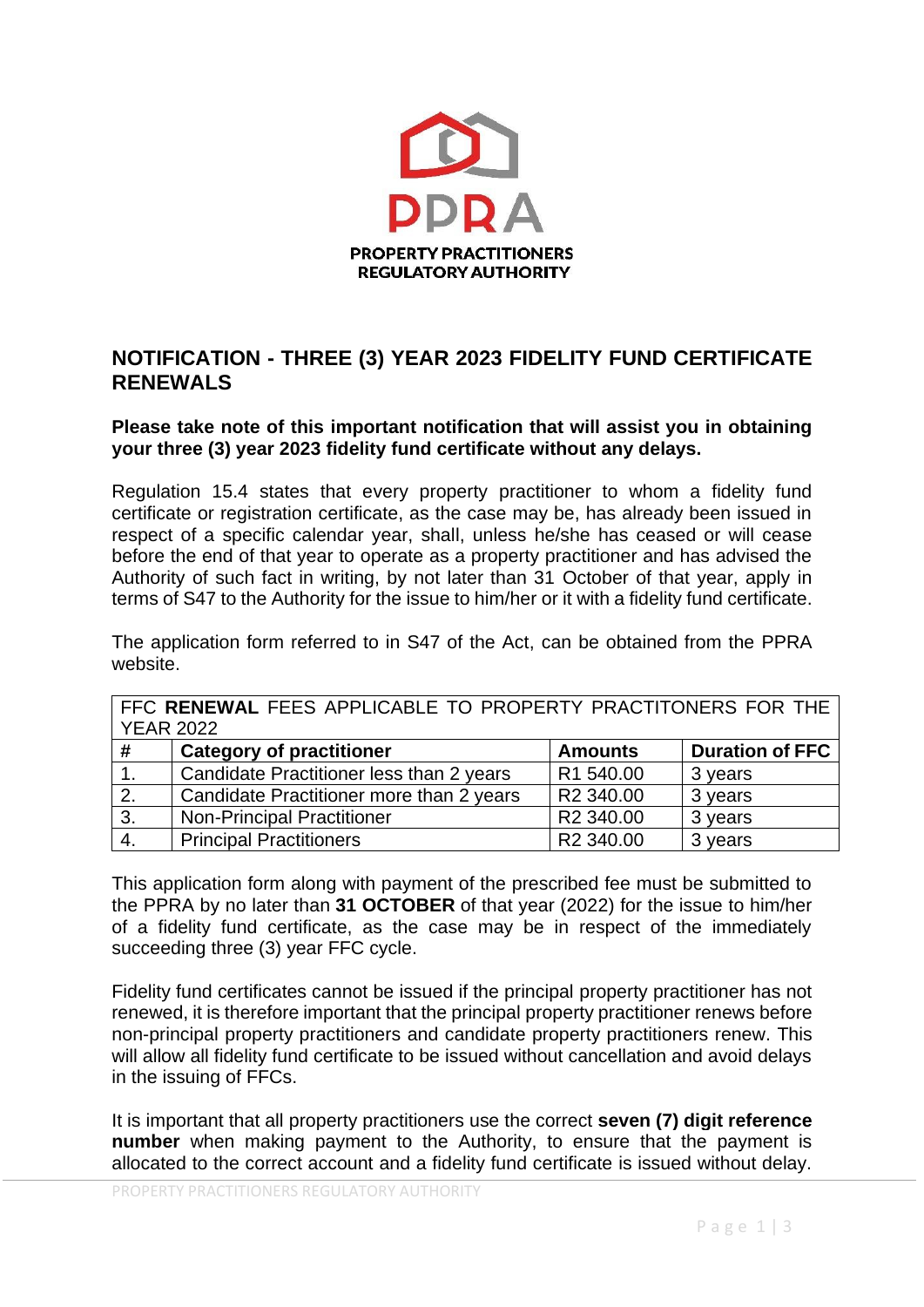If you are not sure of your seven-digit reference number, please contact our call centre on 087 285 3222.

If you have not received your renewal statement, kindly email your request to **[finance@theppra.org.za](mailto:finance@theppra.org.za)** and the statement will be emailed back to you.

### **Application and or payment received after the 31 OCTOBER 2022 will attract a monthly penalty of R125 for property practitioner, in terms of Regulation 23.**

Fidelity fund certificates may not be issued until such time as the prescribed fees, plus the penalty if any, has been fully paid as it is prescribed in Section 47.

# **The Authority has no discretion to waive any penalties if payment is received after the 31 October.**

Regulation 23.1:

A property practitioner that fails to apply for a fidelity fund certificate when such person is obliged to do so under the provisions of the Property Practitioners Act 22 of 2019 shall pay a penalty in addition to the amount prescribed under section 32 (3) of R125.00 in respect of each month or part of a month which has expired as between the date upon which such person was obliged to apply for a fidelity fund certificate and the date upon which they applied for a fidelity fund certificate.

# **NO FIDELITY FUND CERTIFICATE SHALL BE ISSUED TO:**

Persons disqualified from being issued with FFCs designated under (S50), - criminal convictions involving dishonesty, improper conduct, dismissal from position of trust, not of sound mind, an unrehabilitated insolvent, guilty of discrimination, no tax and BEE certificates (see automatic exemptions), training non-compliant, had a claim paid by the FF as a result of the practitioner's conduct.

If any of the above disqualifications apply to you, please contact the PPRA for guidance on 087 285 3222 for assistance, with the F number as subject heading.

Should you submit a payment and it is found that any of the above disqualifications apply to you, any fidelity fund certificate issued to you will **immediately be rendered invalid and subject to immediate recall by the PPRA.**

# **EXEMPTIONS**

In terms of Regulation 41.19 either than sole proprietor, all property practitioners who are natural persons are deemed to be exempt from the provision of S50 (vii) of the Act from submitting a tax clearance certificate, upon making an application for the FFC.

In terms of Regulation 41.20 all property practitioners who are natural persons are deemed to be exempt from the provision of S50(x) of the Act from submitting a B-BBEE certificate, upon making an application for the FFC.